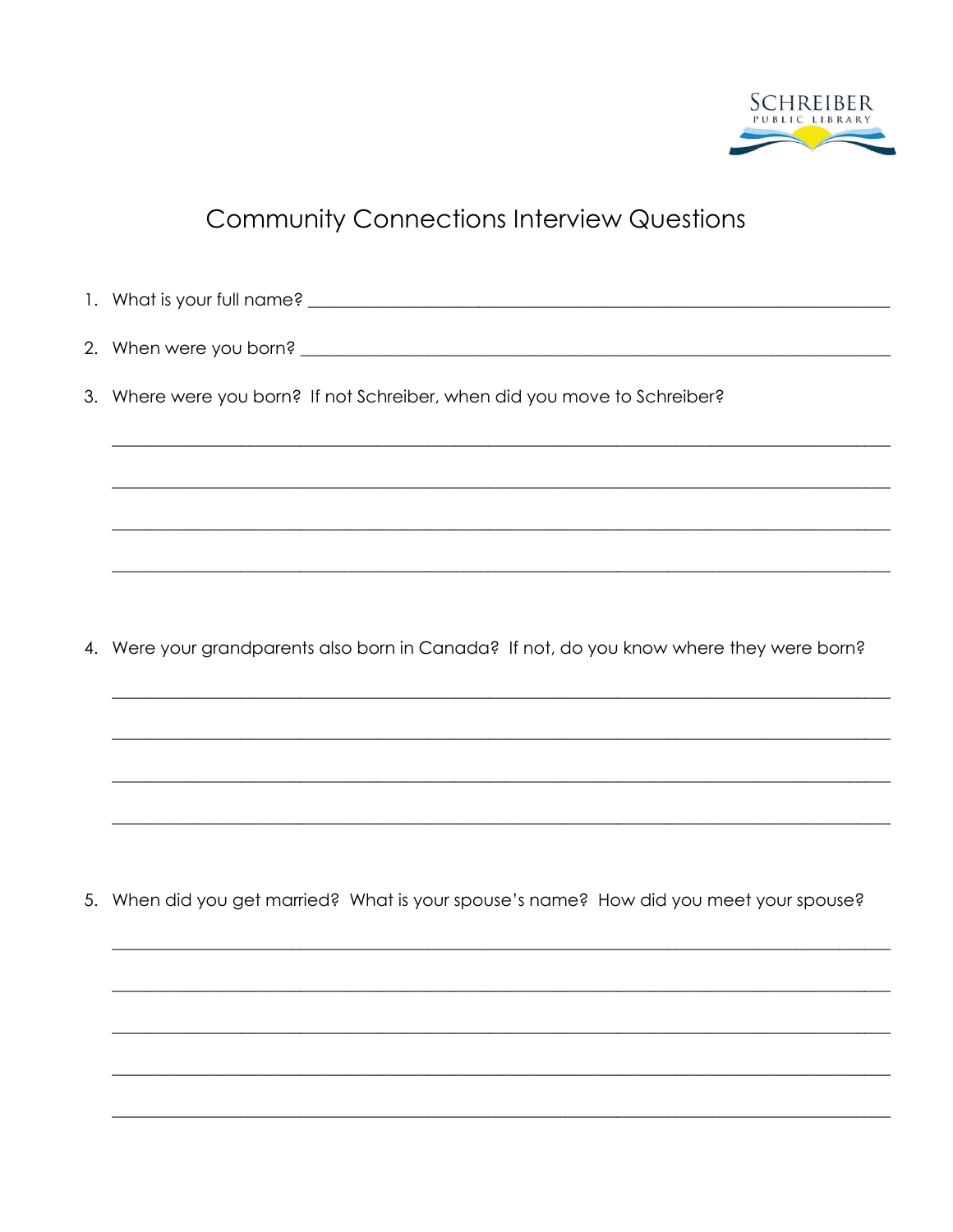6. How many children do you have? What are their names? Ages? What about grandchildren?

| 7. Did you have an occupation and/or did you volunteer anywhere? ________________ |
|-----------------------------------------------------------------------------------|
|                                                                                   |
|                                                                                   |
|                                                                                   |
|                                                                                   |
|                                                                                   |
|                                                                                   |
|                                                                                   |
|                                                                                   |
|                                                                                   |
|                                                                                   |
|                                                                                   |
|                                                                                   |
|                                                                                   |
|                                                                                   |
|                                                                                   |
|                                                                                   |
|                                                                                   |
|                                                                                   |
|                                                                                   |
|                                                                                   |
|                                                                                   |
|                                                                                   |
|                                                                                   |
|                                                                                   |
|                                                                                   |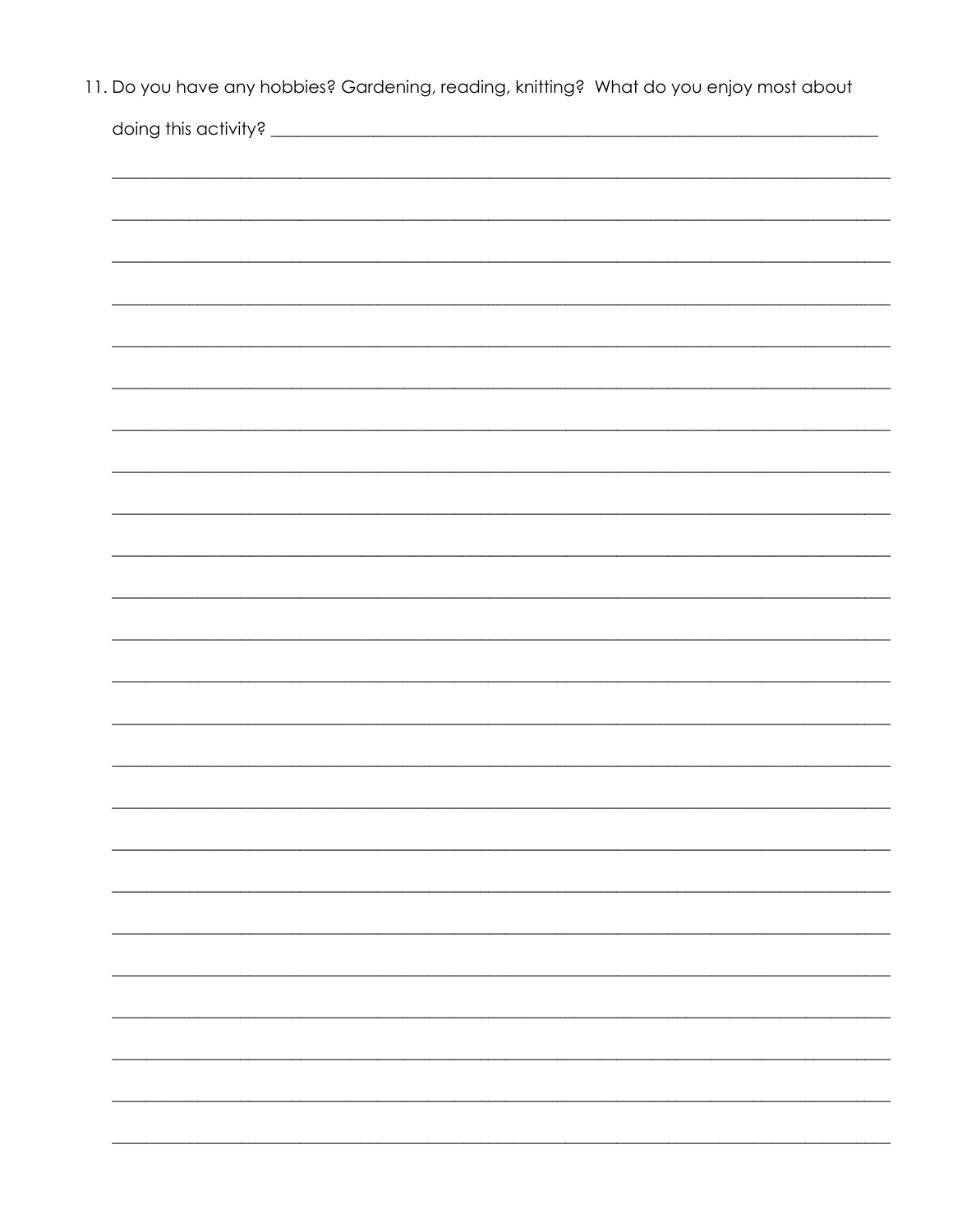12. Do you have an object, photograph or piece of clothing you would like to share with us?

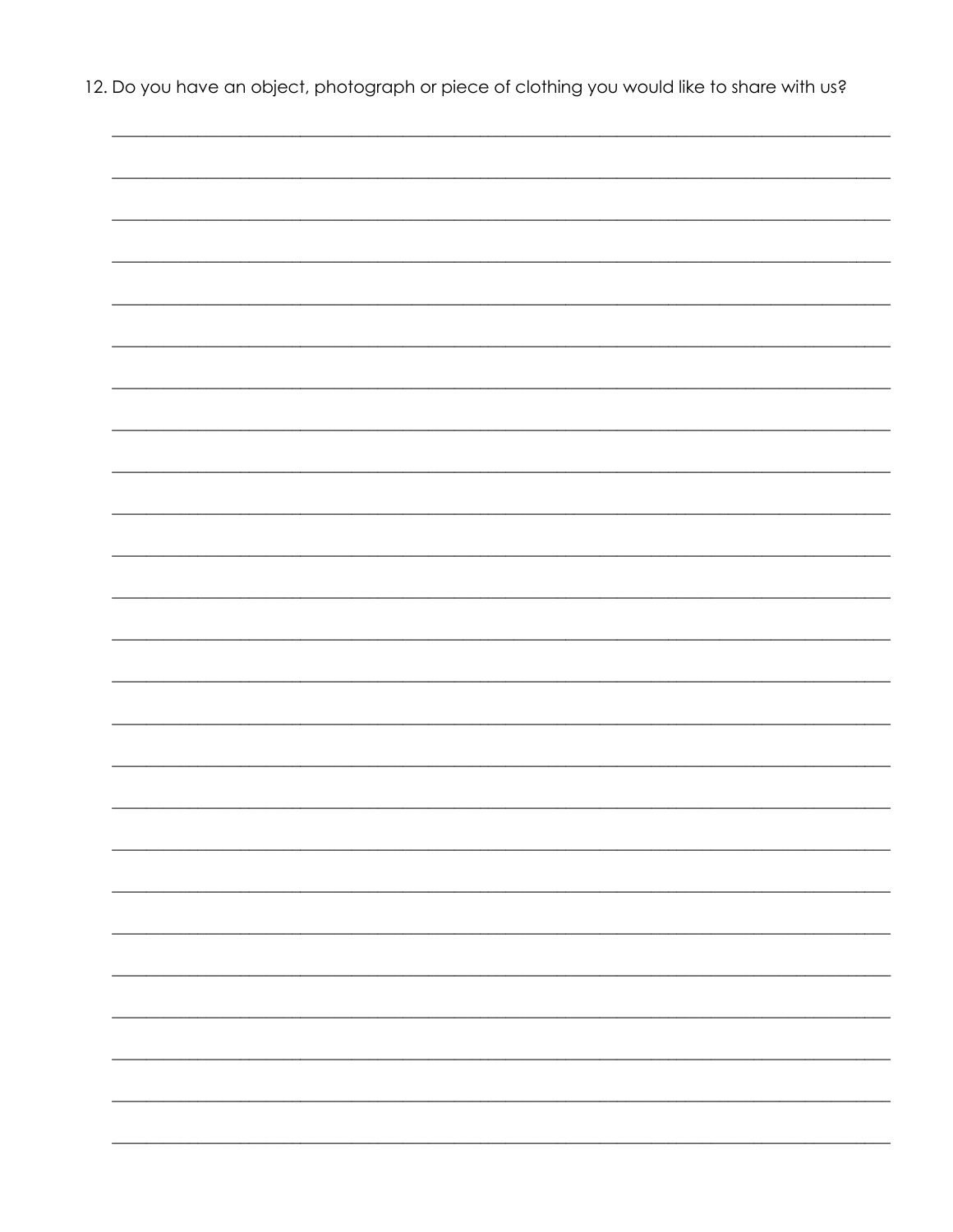| 13. Do you have any stories about Schreiber either from grandparents, parents or something you |
|------------------------------------------------------------------------------------------------|
| remember hearing? Do you have a story about something you remember? Do you have a              |
|                                                                                                |
|                                                                                                |
|                                                                                                |
|                                                                                                |
|                                                                                                |
|                                                                                                |
|                                                                                                |
|                                                                                                |
|                                                                                                |
|                                                                                                |
|                                                                                                |
|                                                                                                |
|                                                                                                |
|                                                                                                |
|                                                                                                |
|                                                                                                |
|                                                                                                |
|                                                                                                |
|                                                                                                |
|                                                                                                |
|                                                                                                |
|                                                                                                |
|                                                                                                |
|                                                                                                |
|                                                                                                |
|                                                                                                |
|                                                                                                |
|                                                                                                |
|                                                                                                |
|                                                                                                |
|                                                                                                |
|                                                                                                |
|                                                                                                |
|                                                                                                |